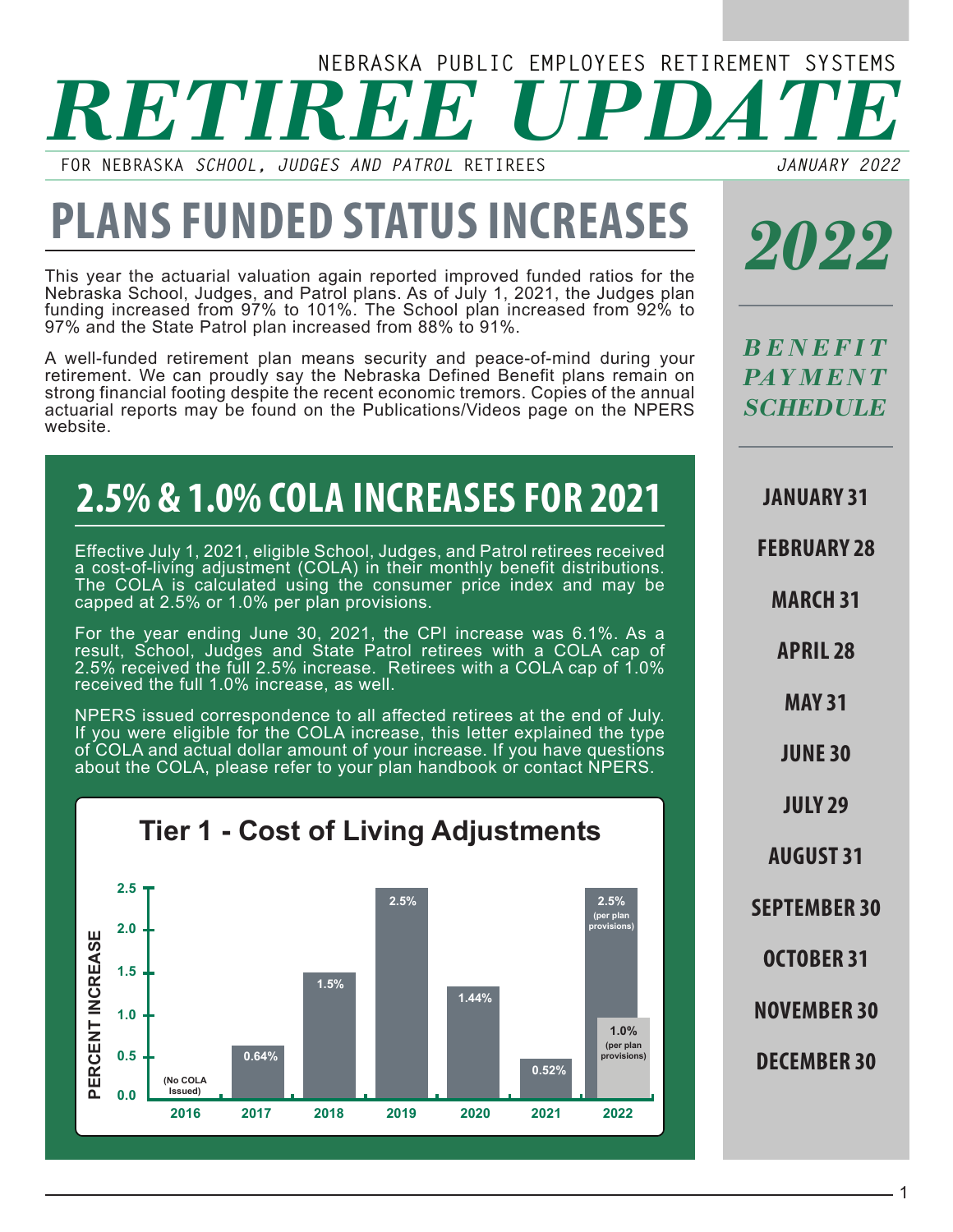#### **WATCH YOUR MAIL FOR FORM 1099-R**

Your IRS Form 1099-R tax statement from NPERS will be printed at the end of January 2022. Please remember to keep your mailing address updated with NPERS in order to receive your 1099-R in a timely fashion and ensure uninterrupted benefit payments. Individuals who need to update their address may use the address change form on the last page of this newsletter.

The information on Form 1099-R should be used to file your 2021 federal and state tax returns. Your 1099-R will show the gross benefits you received from NPERS in 2021. This form will also indicate the federal income taxes that withheld from your benefit payments and, for most people, the taxable portion of your benefit.

It is worth noting, if your 1099-R must be re-printed and re-sent out by our office, this will not occur until mid-February or as soon as administratively possible. A quick annual review of your address on file with us could save you a big headache at tax time. A copy of the 1099-R is also available to retirees who have created an NPERS online account.

Please direct questions about individual tax liability to your accountant, tax professional, the Internal Revenue Service, or your state Department of Revenue.

# **UNDERSTANDING YOUR 1099-R**

| <b>BOX 1</b><br>Box 1 shows everything<br>NPERS paid to you in 2021. | PAYER'S name, street address, city or town, state or province,<br>country. ZIP or foreign postal code, and telephone no. | 1 Gross distribution<br>1<br>2a Taxable amount<br>2a<br>2b Taxable amount<br>not determined      |                             | OMB No. 1545-0119<br>2021<br>Form 1099-R<br>Total<br>distribution |                                      | <b>Distributions From</b><br><b>Pensions, Annuities.</b><br><b>Retirement or</b><br><b>Profit-Sharing Plans,</b><br><b>IRAs, Insurance</b><br>Contracts, etc. |   |                                                          |
|----------------------------------------------------------------------|--------------------------------------------------------------------------------------------------------------------------|--------------------------------------------------------------------------------------------------|-----------------------------|-------------------------------------------------------------------|--------------------------------------|---------------------------------------------------------------------------------------------------------------------------------------------------------------|---|----------------------------------------------------------|
| <b>BOX 2a</b><br>This is the amount that is                          |                                                                                                                          |                                                                                                  |                             |                                                                   |                                      | Copy 1<br>For                                                                                                                                                 |   |                                                          |
| taxable to you.                                                      | <b>PAYER'S TIN</b>                                                                                                       | <b>RECIPIENT'S TIN</b>                                                                           |                             | 3 Capital gain (included in 4<br>box 2a)                          |                                      | Federal income tax<br>withheld                                                                                                                                | 4 | <b>State, City.</b><br>or Local<br><b>Tax Department</b> |
|                                                                      |                                                                                                                          |                                                                                                  |                             |                                                                   |                                      |                                                                                                                                                               |   |                                                          |
| <b>BOX 4</b><br>This is the amount that was                          | <b>RECIPIENT'S name</b>                                                                                                  | 5 Employee contributions/<br><b>Designated Roth</b><br>5<br>ontributions or<br>nsurance premiums |                             | 6 Net unrealized<br>appreciation in<br>employer's securities      |                                      |                                                                                                                                                               |   |                                                          |
| withheld for federal taxes.                                          |                                                                                                                          |                                                                                                  |                             |                                                                   |                                      |                                                                                                                                                               |   |                                                          |
|                                                                      | Street address (including apt, no.)                                                                                      |                                                                                                  |                             | <b>Distribution</b><br>code(s)                                    | <b>IRAV</b><br>SEPV<br><b>SIMPLE</b> | 8 Other                                                                                                                                                       |   |                                                          |
| <b>BOX 5</b>                                                         | City or town, state or province, country, and ZIP or foreign postal code                                                 |                                                                                                  | 9a Your percentage of total |                                                                   | 9b Total employee contributions      |                                                                                                                                                               |   |                                                          |
| This is the amount that is                                           |                                                                                                                          | distribution<br>96.5                                                                             |                             |                                                                   |                                      |                                                                                                                                                               |   |                                                          |
| not taxable.                                                         | 10 Amount allocable to IRR<br>within 5 years                                                                             | 11 1st year of desig.<br>Roth contrib.                                                           | requirement                 | 12 FATCA filing 14 State tax withheld<br>¢                        |                                      | 15 State/Paver's state no.                                                                                                                                    |   | 16 State distribution                                    |
|                                                                      | <b>Account number (see instructions)</b>                                                                                 |                                                                                                  | 13 Date of                  | 17 Local tax withheld                                             |                                      | 18 Name of locality                                                                                                                                           |   | <b>19</b> Local distribution                             |
| <b>BOX 14</b>                                                        |                                                                                                                          |                                                                                                  | payment                     |                                                                   |                                      |                                                                                                                                                               |   |                                                          |
| This is the amount that was                                          |                                                                                                                          |                                                                                                  |                             |                                                                   |                                      |                                                                                                                                                               |   |                                                          |
| withheld for state taxes.                                            | Form 1099-R                                                                                                              |                                                                                                  | www.irs.gov/Form1099R       |                                                                   |                                      |                                                                                                                                                               |   | Department of the Treasury - Internal Revenue Service    |
| <b>NOTE:</b>                                                         | <b>BOX 1</b>                                                                                                             |                                                                                                  |                             | <b>BOX 2A</b>                                                     |                                      | =                                                                                                                                                             |   | <b>BOX 5</b>                                             |
|                                                                      |                                                                                                                          |                                                                                                  |                             |                                                                   |                                      |                                                                                                                                                               |   |                                                          |

### **ANNUITY TAX WITHHOLDING REMINDER**

Each year NPERS is required to notify retirees of your right to change, start, or stop federal tax withholding from your monthly retirement benefit. If you wish to adjust your withholding, you may submit these changes via the NPERS online account access or by filing a new Withholding Certificate for Annuity Payments. This form may be obtained from the "Forms" section of the NPERS website at npers.ne.gov or by calling our office.

You are not required to have federal income tax withheld from your monthly benefit, however, the Internal Revenue Service (IRS) may assess interest or penalty charges if your estimated tax payments or withholding amounts fall short of your tax liability.

If you are a Nebraska resident and you choose to have federal income tax withheld from your benefits, NPERS is required to withhold Nebraska taxes using the allowances and marital status you claimed for federal withholding. You may elect additional amounts of withholding for both your federal and/or state withholding; these amounts are not required to match. If you choose not to have federal tax withheld from your retirement benefit payment, you are not required to have Nebraska state income tax withheld. If you are not a Nebraska resident, NPERS is not required to withhold Nebraska taxes from your benefit payment.

No action is necessary if your present tax authorization for your monthly retirement benefit still fits your needs. Questions regarding how much to withhold should be directed to a tax professional.

#### **CARING FOR YOU IN RETIREMENT & BEYOND**

*by Melissa Nuss, Retirement Plan Manager*

Some conversations are difficult to have, but having a dialogue with our families and caregivers about handling our affairs once we've gone is a vital one. We ask all of our members to ensure they've discussed the importance of having their spouse, next of kin, or representative contact NPERS as soon as possible after their death. An overpayment of your account, or payments under your social security number after death, could result in a burden for those left behind. NPERS will be here to help guide your beneficiaries or representatives through this transition. We thank you for looking to the future.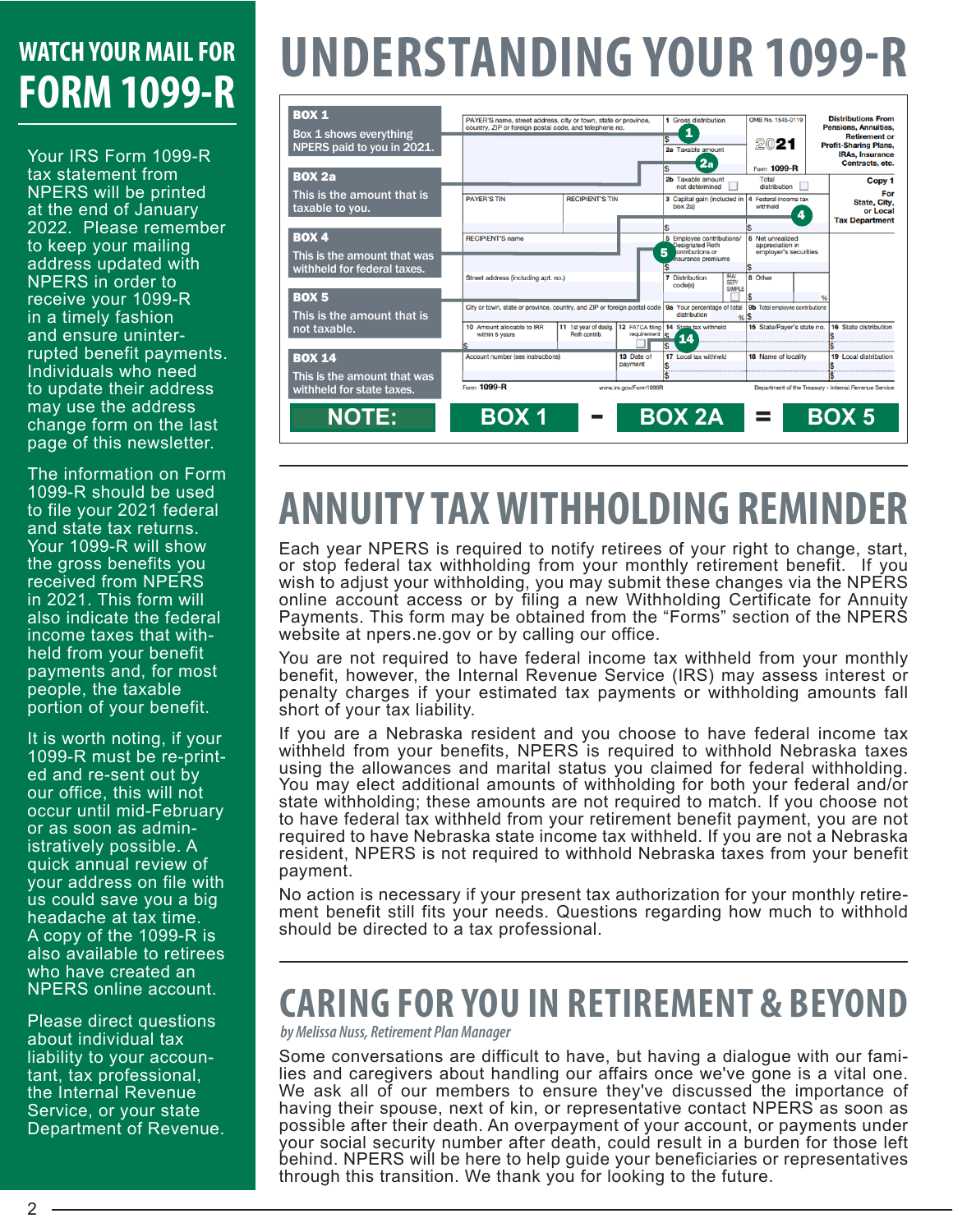# **CHANGE YOUR TAX WITHHOLDING ONLINE**

*There are two separate and distinct options for online account access, NPERS and Ameritas. Retirees who have created an NPERS account can change the taxes withheld on their pension/annuity payments.*



#### **Member Account Home Page**

You have successfully logged in to our web site. Please check out our<br>Home Page for the latest news and events. If you would like to access your account information online, please follow the links on the right of this page.





**Personal Information** Name: **Artie Fischel** Social Security No: **\*\*\*\*-\*\*-1234 Fmail Address: artie.fischel@npers.govYour Account Information** Update Member Account - Click here to change your web Profile Logoff - Exit the secure area **View Benefit Information** · View/Update Taxes

View 1099R Information

2

When logging in, be sure to use the NPERS online access button on our home page and log into your retiree account. The "Member Account Home Page" will have a link on the lower right to "View/Update Taxes."



Click on "View/Update Taxes" to see the Instructions page. After review-

ing the instructions, click on the "Next" link at the lower right of the instructions page to go to the "Your Tax Withholding Preference" page where you can see your current withholdings.



Click on the blue "Change Tax Withholding" to adjust withholdings. Nebraska Resident: Yes Total Federal Tax Withheld Amount: \$95.62 State Tax Withheld: Yes Addtnl/Flat State Tax Amount: \$0.00 Total State Tax Withheld Amount: \$30.21 Net Benefit Amount: \$1,135.30

Click here to change your withholdings -

**Change Tax Withholding** 

The "Change Tax Withholding" page will allow you to<br>change your preferences. After you have entered your<br>changes, click on the "Calculate" button to review the The "Change Tax Withholding" page will allow you to change your preferences. After you have entered your changes, click on the "Calculate" button to review the withholding amounts based on the criteria you entered.

| <b>Federal Tax Withheld</b>                                     | Yes $\mathbf w$ |  |
|-----------------------------------------------------------------|-----------------|--|
| <b>Additional Federal Tax Withheld</b>                          | \$<br>0.00      |  |
| <b>State Tax Withheld</b>                                       | Yes $\mathbf v$ |  |
| Addtnl/Flat State Tax Amount                                    | \$<br>0.00      |  |
| <b>Effective Date</b>                                           | 11/01/2020      |  |
| Click here to calculate your tax withholdings $\longrightarrow$ | Calculate       |  |

If you are satisfied with your changes, you can click on the "Save Withholding" button, or if you wish to make another adjustment you can click on the "Calculate a New Estimate" button. Be aware you must click on "Save Withholding" for your changes to take effect, and you can only adjust withholding one time per month.